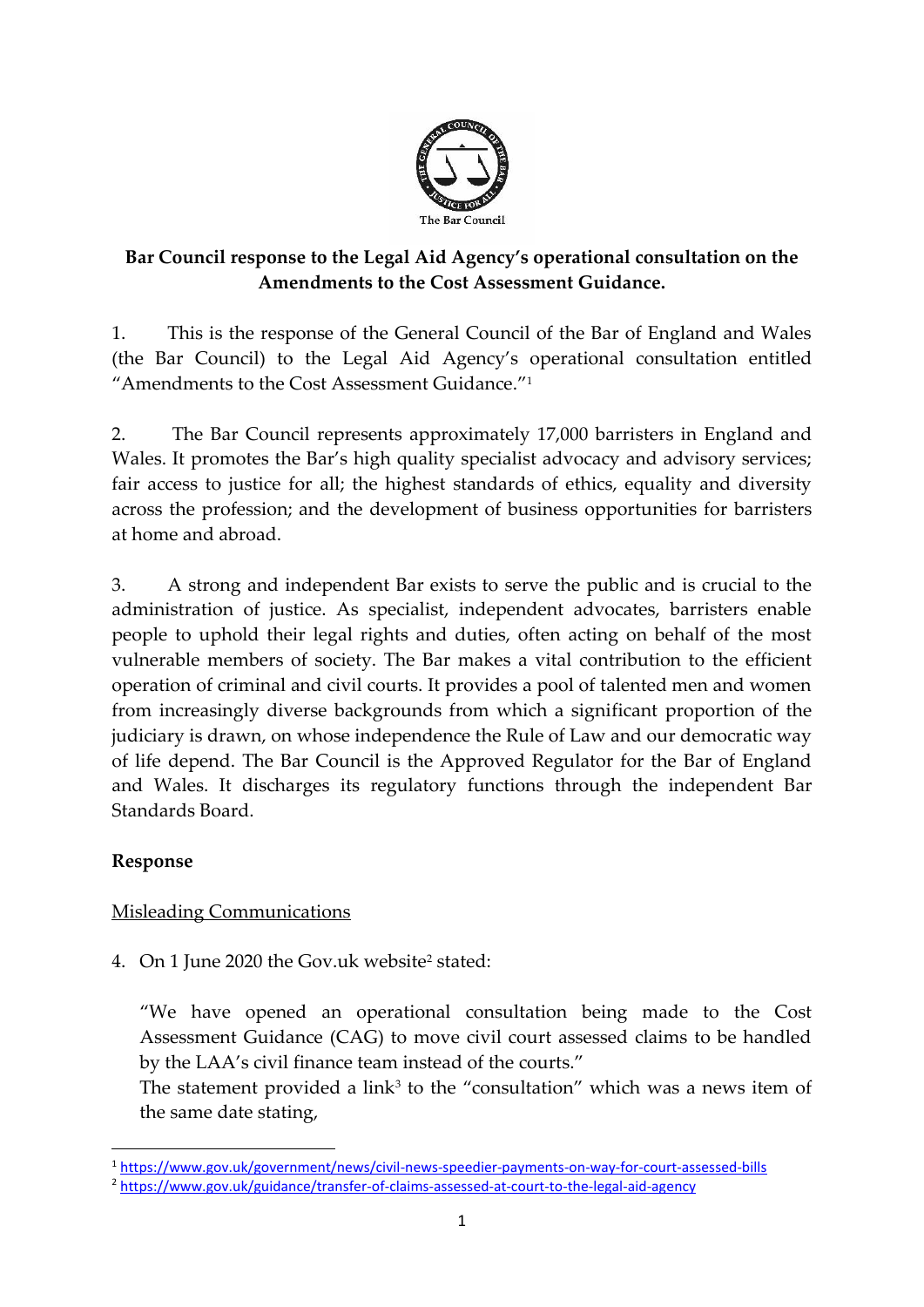"We will be consulting on amendments being made to the Cost Assessment Guidance (CAG) to reflect this change in process."

No actual consultation document appears to have been published.

5. The Bar Council have consequently received representations from barristers, chambers and a Specialist Bar Association, concerned about the Legal Aid Agency (LAA) taking the processing of these bills in-house, out of the hands of the Courts, and have wanted the Bar Council to raise these legitimate concerns in response to the consultation that had been announced.

6. However, what was actually received by the Bar Council by way of consultation was an email from the Legal Assistant of the Central Legal Team of the LAA of 2 June, inviting Bar Council comments on minor amendments to the Costs Assessment Guidance to reflect the change that had already taken place.

## Absence of Consultation

7. The LAA have told the Bar Council in a meeting that they have no intention on consulting on the principle itself. That the LAA have taken the decision in principle without consultation, implemented that decision and there are apparently no plans to seek views on that decision or review it.

8. The Bar Council welcome the prospect of these fees being paid more quickly, given that the Court staff have inevitably been taken up with the urgent response to Covid-19. However, the Bar Council are concerned that no opportunity was given to explore, and potentially reassure the legitimate concerns that have been raised on the change in principle.

9. In particular, the Bar Council are concerned with the potential reduction in independence as the LAA are the agency that stands to pay the bill that stems from their own assessment. The LAA staff are also more remote from the hearings themselves and are less able to make a judgment about the features in the case and whether particular enhancements are due. The financial viability of those who practice in civil legal aid has been brought to the edge of collapse by years of underfunding of civil legal aid. The potential that this operational change might have to reduce the amount legitimately earned could be disastrous for the practitioners and consequently for access to justice. The LAA have indicated that actual fee payments will not be affected, but there has been no promise given as to what process will be undertaken to ensure that this is the case, or whether any review will take place.

<sup>3</sup> <https://www.gov.uk/government/news/civil-news-speedier-payments-on-way-for-court-assessed-bills>